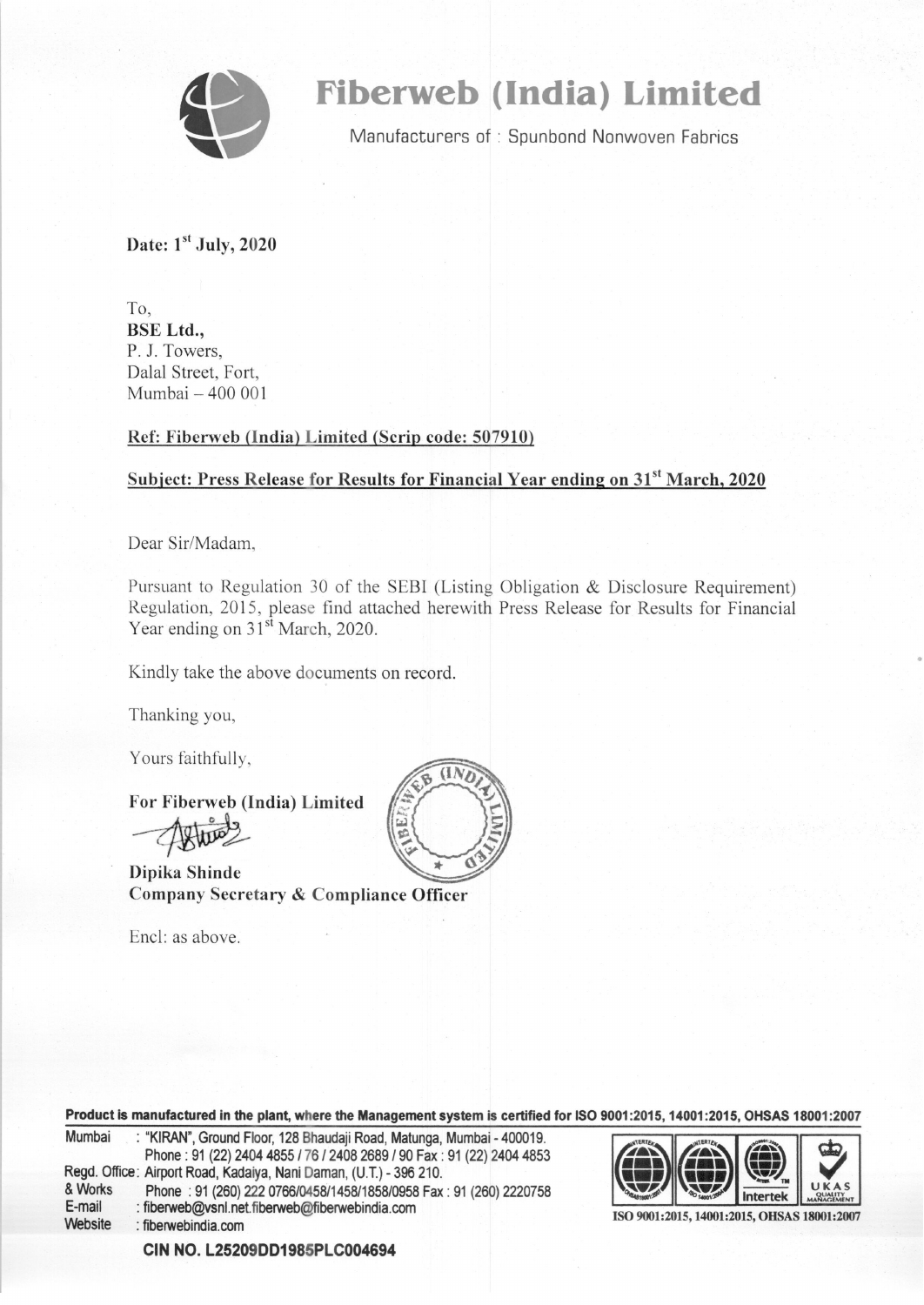

# India's leading Melt blown Fabrics Maker reports Profit Increased by 76.16% to Rs. 10.18 crore for FY20

- *Sales reached for FY-20 to Rs. 99.36cr*
- *PAT Margins increases to 10.24% of the sales in FY20*
- *PBT is Rs. 11.95Cr*

**Mumbai 30th June, 2020** - **Fiberweb (India) Ltd** (BSE – 507910), a leading manufacturer of nonwoven fabrics Mainly Melt blown fabrics reported sales of Rs. 99.36 crore for FY20 ending 31st March 2020. The company on a standalone basis has reported EBIDTA of Rs. 14.31 crore, with EBIDTA margins of 14.41%. The net profit was reported at Rs. 10.18 crore for the FY20 ending 31st March 2020.

### *Financial Highlights for Q3FY20*

- Total revenues have been reported at Rs. 99.36 crore for the full year of FY20 ending 31st March 2020 as compared to Rs. 153.31 crore in the same period of FY19.
- It reported EBIDTA at Rs. 14.31 crore for FY20 ending 31st March 2020, as compared to Rs. 13.36 crore reported in the period of FY19. It reported EBIDTA margins of 14.41% for the said period.
- Net Profit for FY20 is reported at Rs. 10.18 crore as compared to Rs 5.77 crore reported for the 31st March 2019 YOY basis.
- The net margins recorded during the period were strong at 10.24% for the period under consideration.
- Company has reported EPS of Rs. 3.54 per share for FY20.

Speaking on the occasion *Mr. Bhavesh P Sheth, President* of Fiberweb (India) Ltd said - "In the current pandemic God has given us the chance to serve the mankind by the manufacturing of Melt blown fabrics which is used for N95 & N99 Masks and PPE Kits, we are trying to serve the Nation. The workforce at Fiberweb is working 24\*7 As per the Government of India Guidelines."